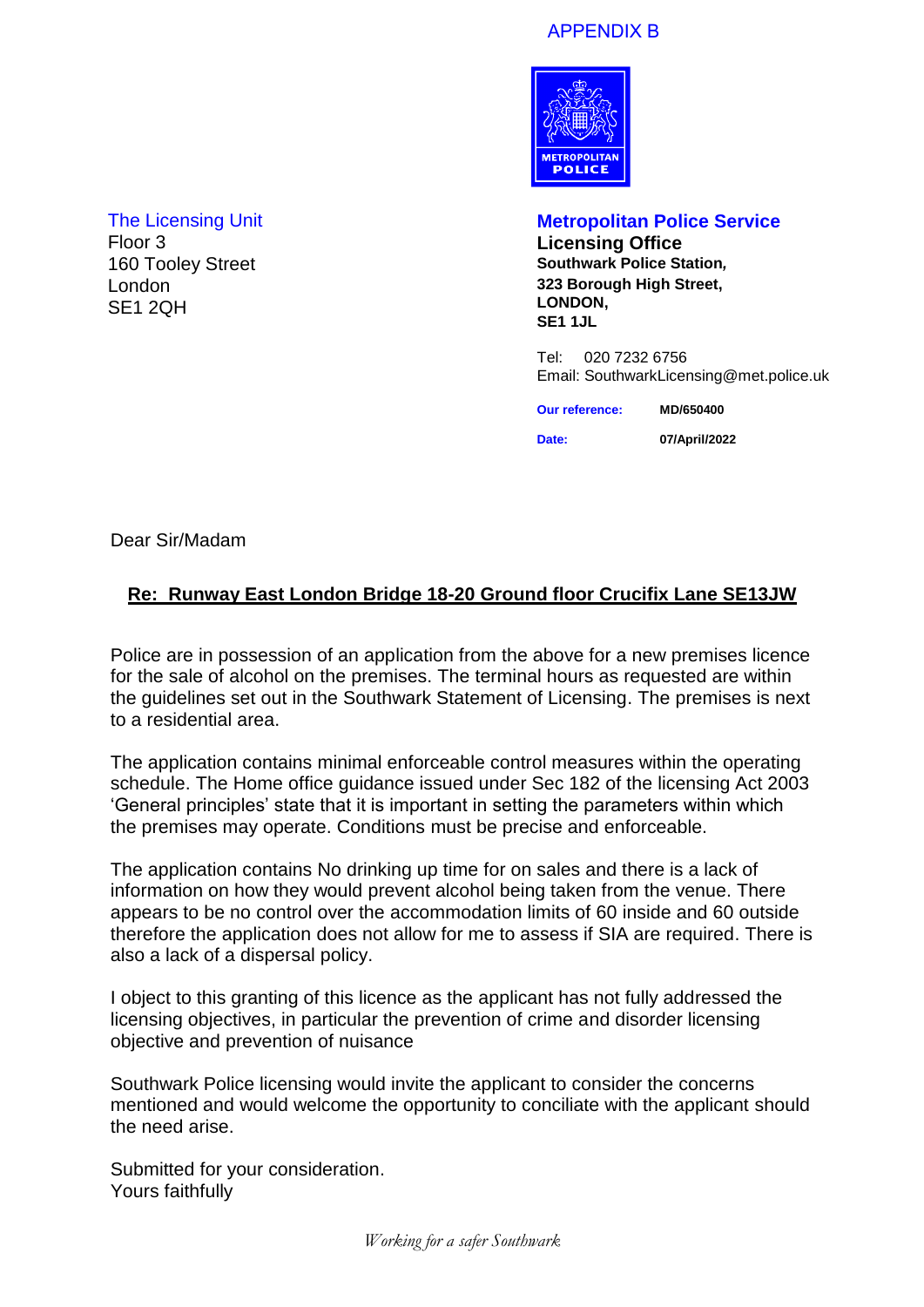## **PC Mark Lynch 2246AS**

Southwark Police Licensing Unit Tel: 0207 232 6756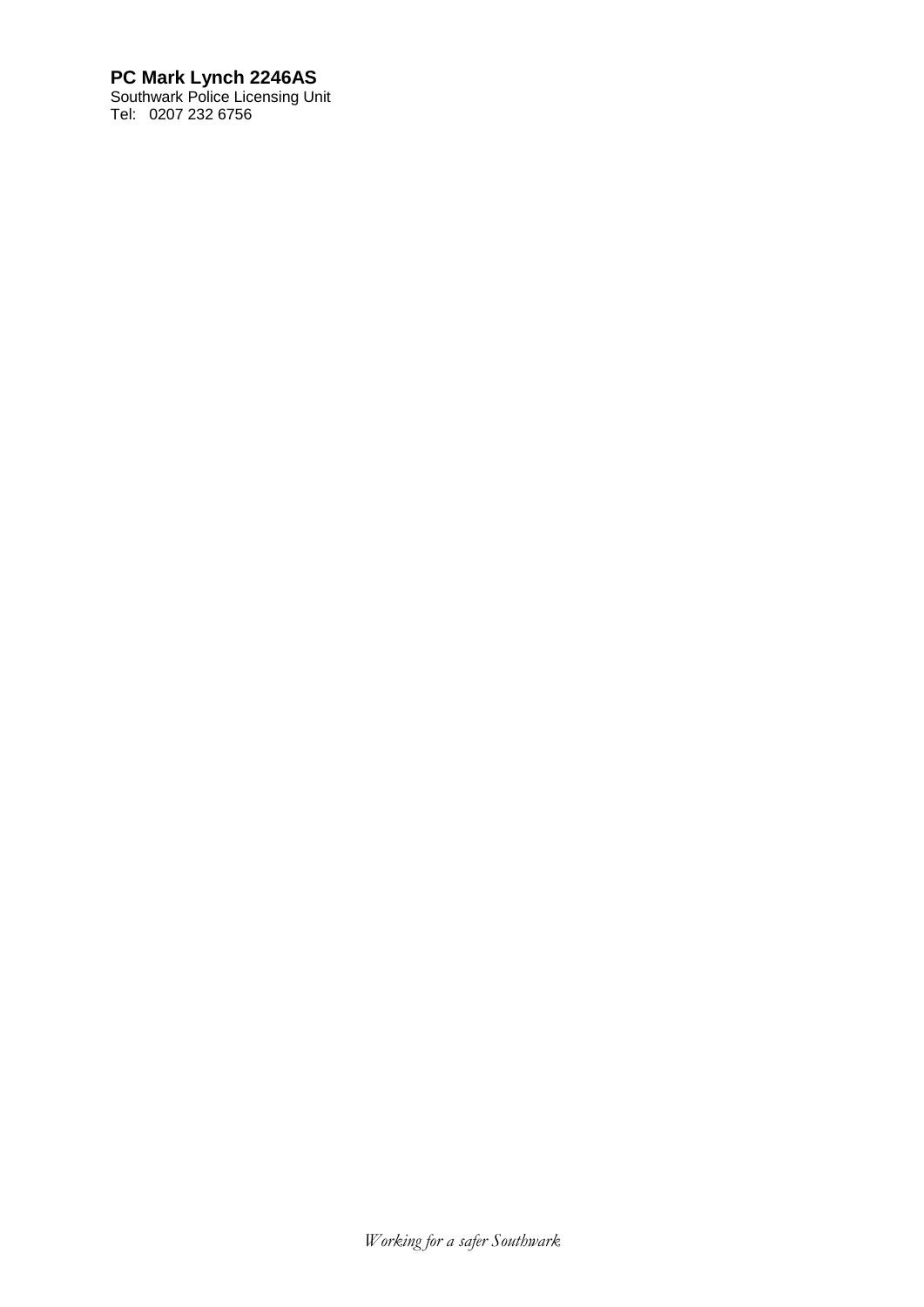# **MEMO: Licensing Unit**

| Email | jayne.tear@southwark.gov.uk |             |               |
|-------|-----------------------------|-------------|---------------|
| From  | Jayne Tear                  |             |               |
| To    | <b>Licensing Unit</b>       | <b>Date</b> | 19 April 2022 |

**Subject** Re: Runway East London Bridge, Ground Floor 18-20 Crucifix Lane, London,

SE1 3JW – Application to for a premises licence

I write with regards to the above application for the grant of a premises licence submitted by Runway East Limited under the Licensing Act 2003, which seeks the following licensable activities:

- Supply of alcohol (on the premises) on Monday to Friday from 12:00 to 23:00
- Overall opening times shall be on Monday to Sunday from 00:00 to 00:00 (24hrs daily)

The premises is described within the application as *'The building is a 7 storey construction of mixed tenants, owned by the landlord Peer Group. Runway East manages the building and currently occupies 23,334 sqft across 6 of the floors. The Primary use of the premises is for the provision of office services including: co-working facilities, shared workspace, private offices on flexible agreements, meeting rooms, conference rooms, meeting facilities, receptions, conferences and seminars. We would like to apply for a premise license for the ground floor & outside courtyard area at the back of the building. We would like to serve and sell alcohol from a shipping container in the outside area, as well as from a bar in the middle of our breakout space on the ground floor. The outdoor area is currently under construction and due to be completed in April. The sale of alcohol is for our members and private events with guest list only, this will not be a premise open to the public'.* 

My representation is based on the Southwark Statement of Licensing policy 2021 – 2026 and relates to the licensing objectives for the prevention of crime and disorder and the prevention of public nuisance.

This premise is situated within the Bankside, Borough, London Bridge Strategic Cultural & London Bridge District Town Centre Area and under the Southwark Statement of Licensing policy 2021 - 2026 the appropriate closing times for public houses, wine bars or other drinking establishments on Sunday to Thursday is 23:00 hours and for Friday and Saturday 00:00 hours. The appropriate closing times for events in outdoor premises is 22:00. Section 10 Paragraph 278 states: *'Date /hours of operation. It is suggested a finishing time of 22:00hrs is appropriate; however an earlier finish time may be requested subject to local circumstances'*.

The applicant has offered conditions within the operating schedule to stop the use of the outside area at 22:00 with alcohol sales from the outside bar ceasing at 21:00. This is within the policy recommendations for outside spaces.

However, due to the limited information supplied on the application form and to promote the licensing objectives I ask the applicant to provide the following information: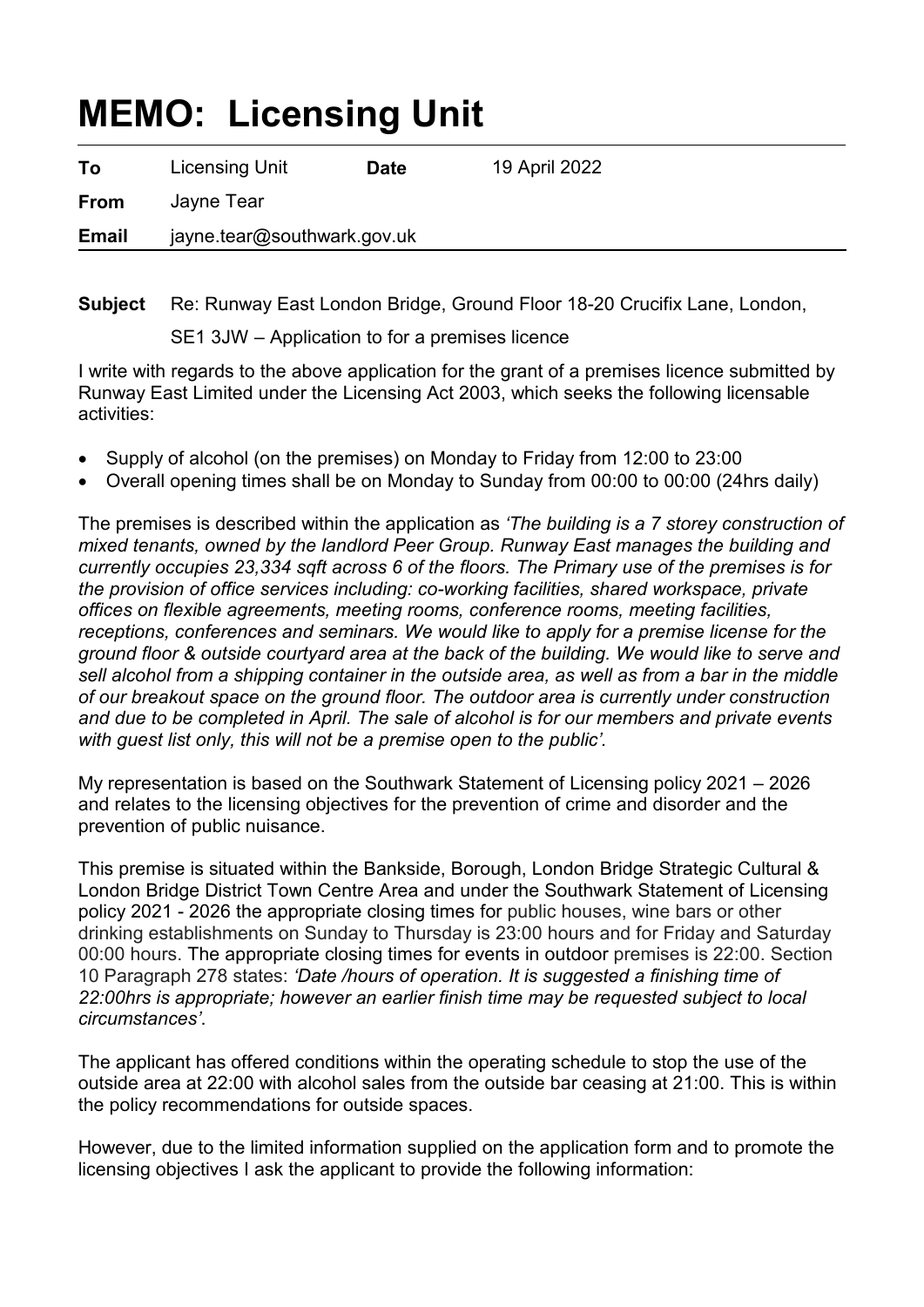- An accomodation limit for the premises (to be conditioned)
- To provide a written dispersal policy for the premises. (to be conditioned)

I may submit further comments once all of the information is received.

I therefore submit this representation and welcome any discussion with the applicant.

Southwark's Statement of Licensing Policy 2021 – 2026 can be found on the following link: [https://www.southwark.gov.uk/business/licences/business-premises-licensing/licensing-and](https://www.southwark.gov.uk/business/licences/business-premises-licensing/licensing-and-gambling-act-policy)[gambling-act-policy](https://www.southwark.gov.uk/business/licences/business-premises-licensing/licensing-and-gambling-act-policy)

Jayne Tear Principal Licensing Officer In the capacity of the Licensing Authority as a Responsible Authority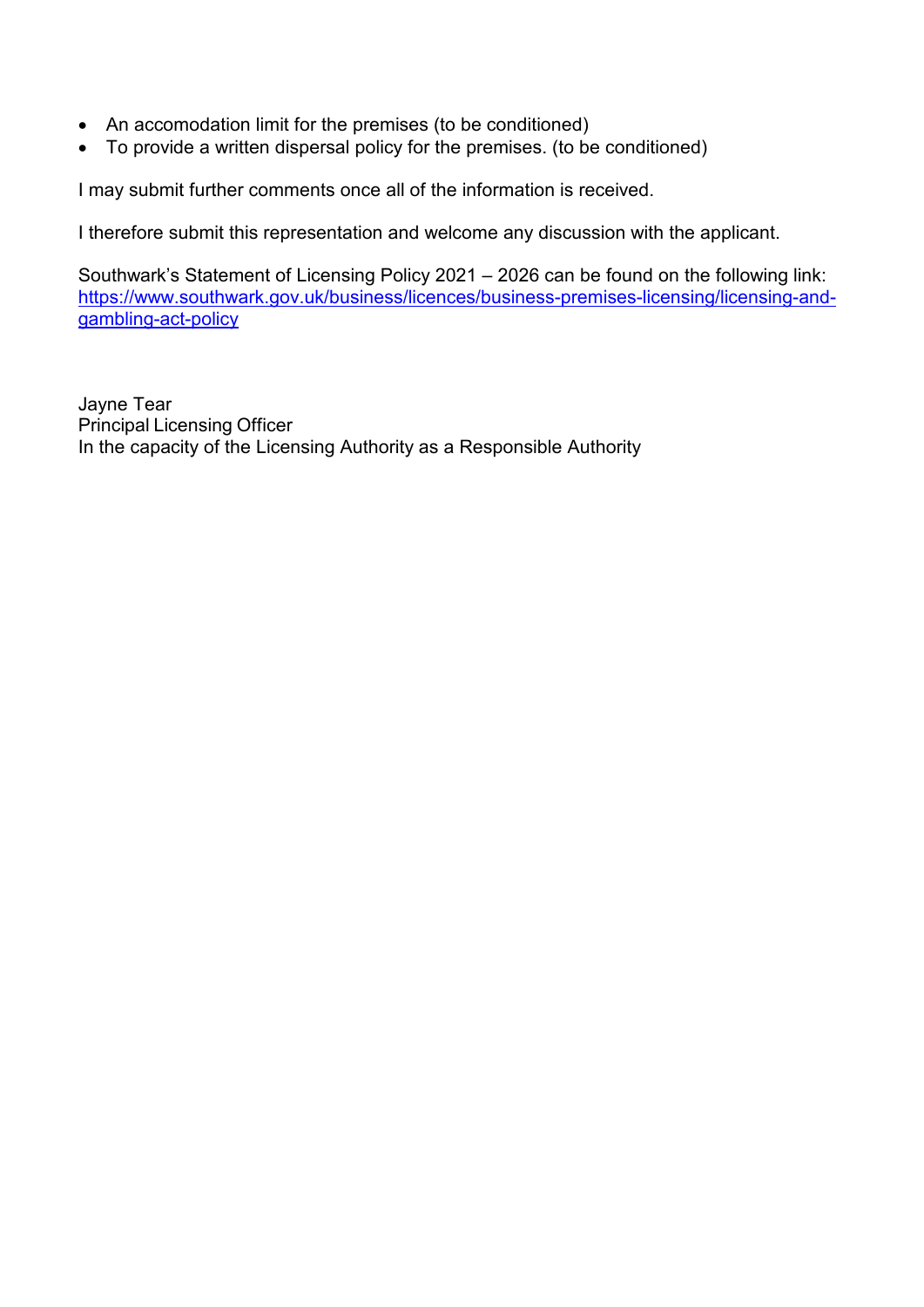**From:** Moore, Ray [<Ray.Moore@southwark.gov.uk>](mailto:Ray.Moore@southwark.gov.uk) **Sent:** Tuesday, April 12, 2022 4:00 PM **To:** Regen, Licensing [<Licensing.Regen@southwark.gov.uk>](mailto:Licensing.Regen@southwark.gov.uk)[; hannah@runwayea.st](mailto:hannah@runwayea.st) **Cc:** Forrest, Yemisi [<Yemisi.Forrest@Southwark.gov.uk>](mailto:Yemisi.Forrest@Southwark.gov.uk) **Subject:** RE: Application for a new premises license, Runway East Ltd , Ground Floor, 18-20 Crucifix Lane, London SE1 3JW Ref: 877088

Trading Standards as a responsible authority are in receipt of a new premises license application from Runway East Ltd Ltd in respect of a premises at Ground Floor, 18-20 Crucifix Lane, London, SE1 3JW. Trading Standards as a responsible authority are making representation in respect of this application under all the licensing objectives, but primarily the protection of children from harm.

In the general description this is to be:-

*"The building is a 7 storey construction of mixed tenants, owned by the landlord Peer Group. Runway East manages the building and currently occupies 23,334 sqft across 6 of the floors. The Primary use of the premises is for the provision of office services including: co-working facilities, shared workspace, private offices on flexible agreements, meeting rooms, conference rooms, meeting facilities, receptions, conferences and seminars. We would like to apply for a premise license for the ground floor & outside courtyard area at the back of the building. We would like to serve and sell alcohol from a shipping container in the outside area, as well as from a bar in the middle of our breakout space on the ground floor. The outdoor area is currently under construction and due to be completed in April. The sale of alcohol is for our members and private* 

*events with guest list only, this will not be a premise open to the public."* The application is for on sales of alcohol only. The hours for the sale of alcohol are to be Monday to Friday 12:00hrs to 23:00hrs. These hours are not the same as for the

opening hours which are 24 hrs per day, 7 days a week. It notes in the application that the building is open 24 hours, 7 days a week for its members but is not open to the public.

The intended Designated Premises Supervisor is the Natash GUERRA.

She is a director of the company Runway East Ltd along with several other people. She is also a majority shareholder in the company.

The premises license holder would be Runway East Ltd

Under the general – all four licensing objectives M(a) it states:- *"The Licensee shall ensure that staff carrying out licensable activities are trained to promote the four licencing objectives and compliance with the Licencing Act 2003. Staff shall sign training records to confirm they have understood the training. The licensee*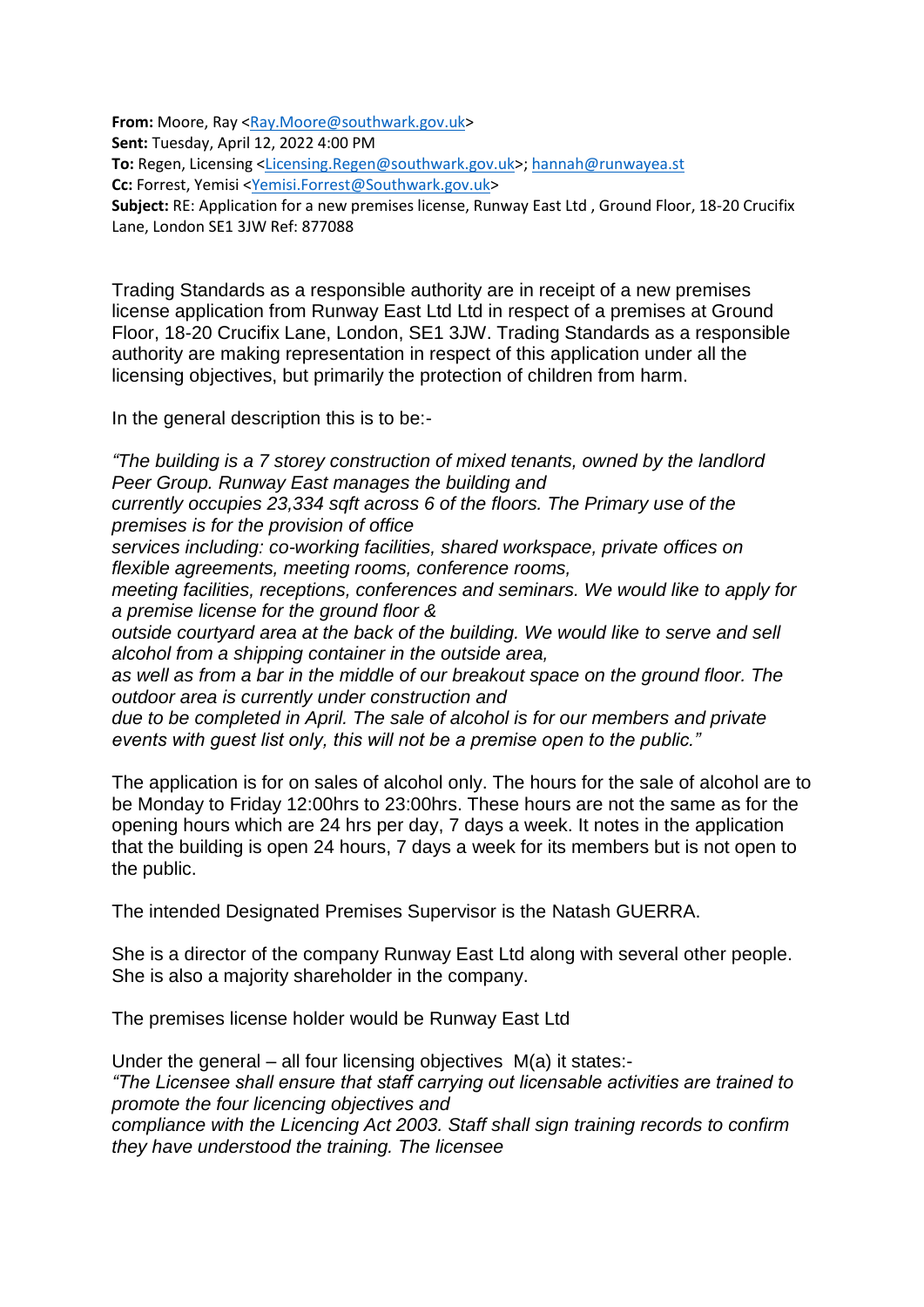*shall keep records of training and instructions given to staff, detailing the areas covered and make them available for inspection upon request by the licensing team, police or trading standards. These records shall be kept for at least 12 months from the date of the training."*

Under the licensing objective "The prevention of crime and disorder" it states:-

*"All our members are over the age of 18, however, we will continue to adopt the Challenge 25 and BII National Standard Proof of Age Scheme. Acceptable forms of identification to meet the requirements of the Challenge 25 scheme shall include a Citizen card, a Passport or Driving Licence bearing the photograph and date of birth of the bearer."*

Under the licensing objective the protection of children from harm it states:-

We will be operating an Under 25 ID check policy. No alcohol marketing.

Under the licensing objective "The protection of children from harm it states:-

"It is an offence to allow persons under the age of 16 years to be on the premises whilst it is open exclusively or primarily for the

supply of alcohol for consumption on the premises unless they are accompanied by a person aged 18 or over. No

unaccompanied person under the age of 16 years shall be permitted on the premises at any time.

All our members are over the age of 18, however, we will continue to adopt the Challenge 25 and BII National Standard Proof of Age Scheme.

Acceptable forms of identification to meet the requirements of the Challenge 25 scheme shall include a Citizen card, a Passport or

Driving Licence bearing the photograph and date of birth of the bearer."

This is good in that it address the core issues around age verification. Trading Standards as a responsible authority would simply ask that the applicant agrees to these matters being tidied up into the following conditions which more comprehensively deals with these matters.

• Children under the age of 16 must be accompanied by an adult at all times when alcohol is being served.

4AA - The premises shall operate an age check 'Challenge 25' policy whereby customers purchasing alcohol who look or appear to be under 25 years of age will be asked for an approved form of proof of age to verify their age. Approved forms shall include a driving licence, passport or a PASS approved proof of age card such as the Southwark Proof of Age (SPA) card.

4AB - All staff involved in the sale of alcohol shall be trained in the age check 'Challenge 25' policy. A record of their training, including the dates that each member of staff is trained, shall be available for inspection at the premises on request by the Council's authorised officers or the Police.